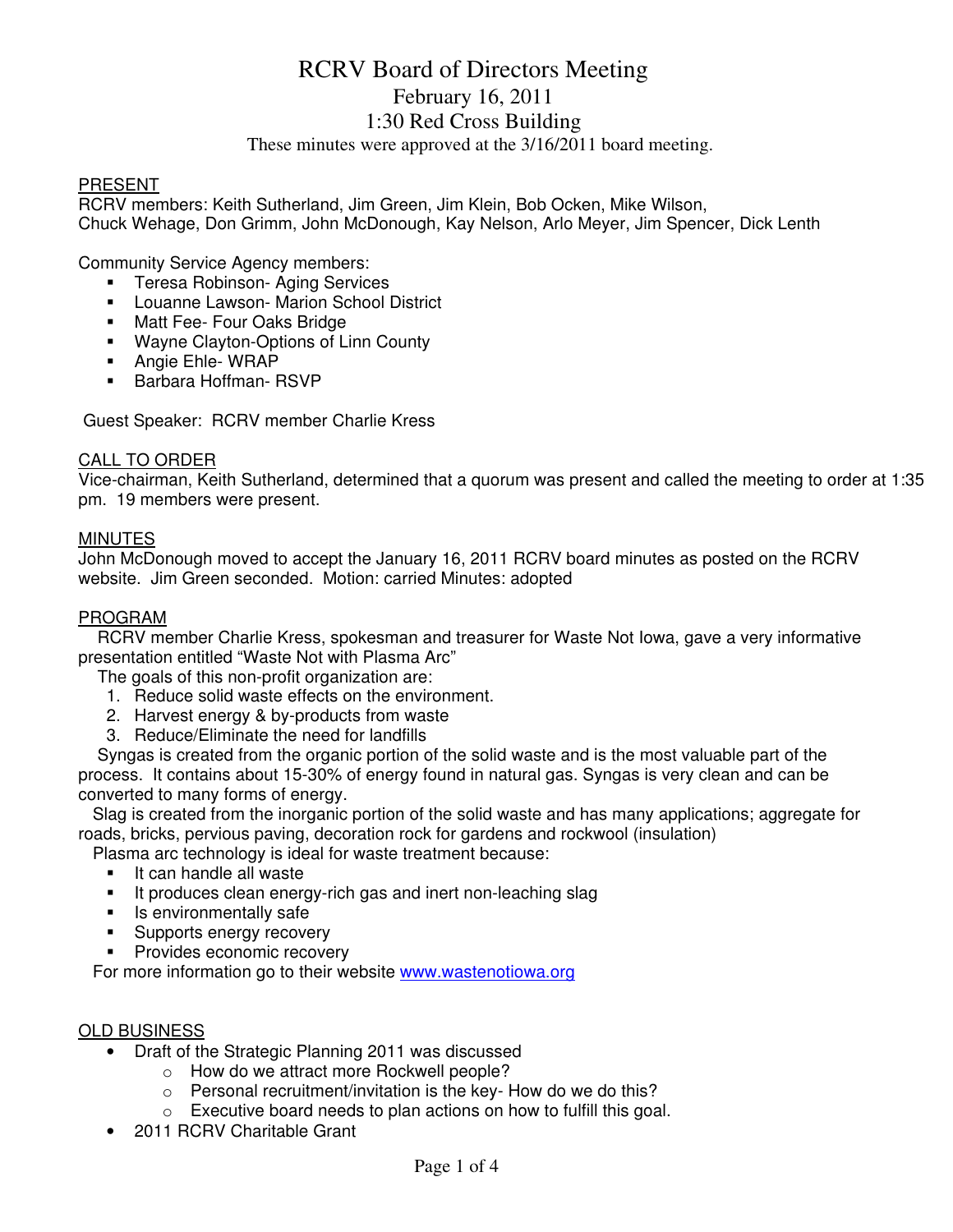# RCRV Board of Directors Meeting February 16, 2011

## 1:30 Red Cross Building

These minutes were approved at the 3/16/2011 board meeting.

- o By consensus, the theme selected for 2011 is
	- "Assistive Devices for the Disabled"
- $\circ$  Jim Green will publicize the availability of the grant
- o Selection committee
	- Bob Clark, chairman
	- Don Grimm
	- Barbara Hoffman
	- Bob Ocken
	- Mike Wilson

#### NEW BUSINESS

 It was moved by John McDonough and seconded by Jim Klein to approve the signing of the three year Memorandum of Understanding between RCRV and RSVP. Motion: carried

- Terry Lamb will sign the Memorandum upon his return prior to February 28.
	- The memorandum is in effect from  $03/01/2011$  to  $02/28/2014$ .

#### PARTNER AGENCY REPORTS-

#### **1. Matt Fee- Four Oaks Bridge.**

Four Oaks Bridge: The Bridge continues to receive support from Vern Jackson. Vern finished up his Astronomy Club program in January and has now started Geography Club with our  $3^{rd}$  & 4<sup>th</sup> grade students. Students learn about the world they inhabit through open discussions. Using only a few visual aids, Vern is able to get the kids talking about our planet, both its physical characteristics and the social issues facing certain parts of the world.

The Bridge is currently seeking assistance in the areas of science and technology programming. Young Engineer's Club will begin as soon as we recruit an expert volunteer to work with our staff and children. This program will introduce kids to various simple machines using hands on activities and experiments. After introducing the concept of simple machines, a typical session will look like this:

- 1. Introduce a simple machine
- 2. Identify various examples of the simple machine in our modern world
- 3. Perform an experiment that demonstrates the usefulness and power of the simple machine
- 4. Record results from the experiment and report out as a group, building a knowledge base as a class

This program could run Monday, Wednesdays, or Fridays for 1.5 hours.

The Bridge would also like to begin a year round Robotics program using Lego NXT and WeDo robots. Supplies and pre-made lessons have already been purchased. The Bridge simply needs to recruit an ongoing volunteer to assist with the program. This program could run Monday, Wednesdays, or Fridays for 1.5 hours. Ideally, we will recruit two volunteers to work with two separate groups of children.

#### **2. Louanne Lawson- Marion School District**

Marion School District is looking for volunteers to help in math and reading.

#### **3. Wayne Clayton- Options of Linn County**

 John Wauer is making good progress on an adjustment for the cash register simulation project. Russ Schuchmann visited one of our community worksites and is studying some possible adjustments for the envelope stuffer there.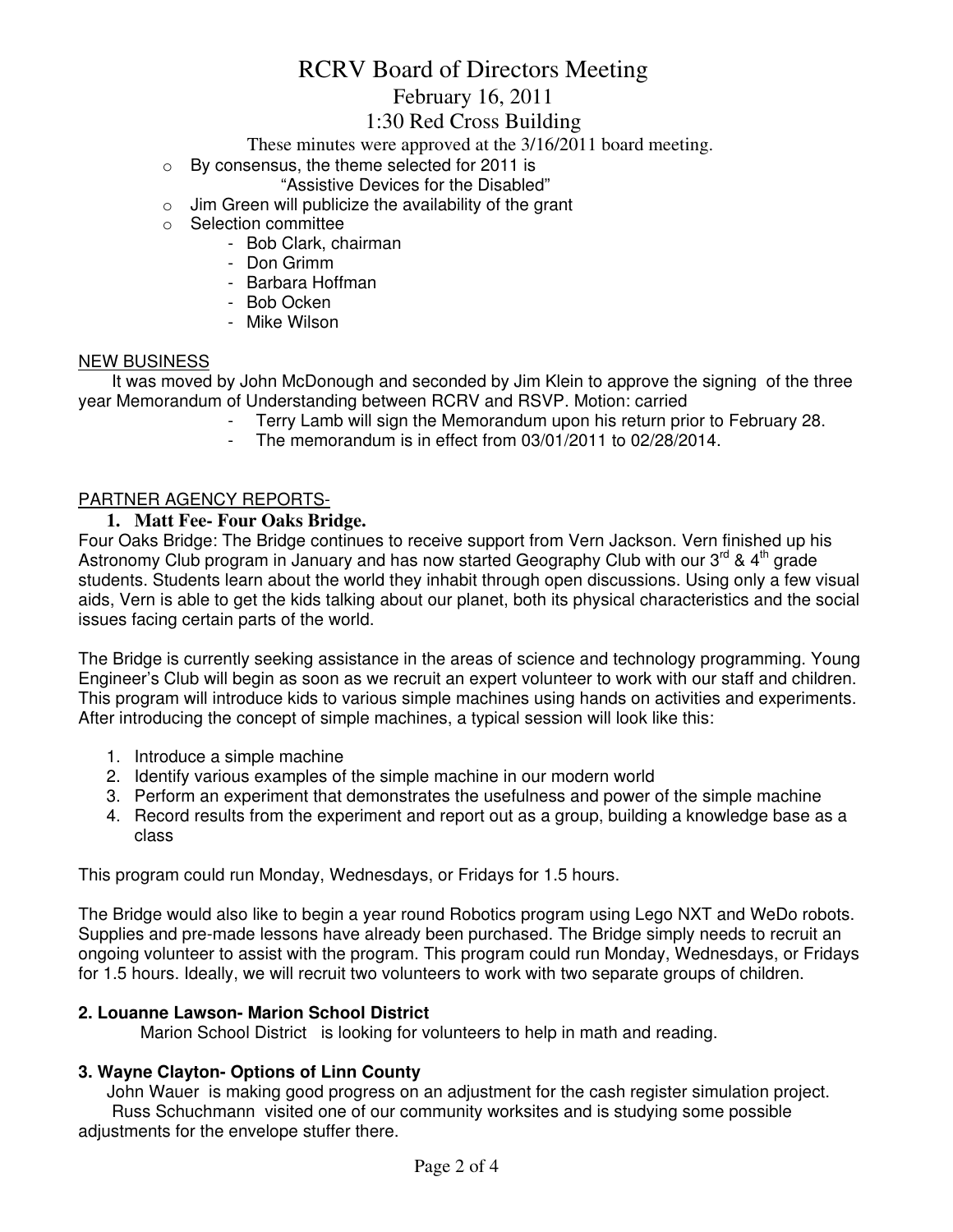# RCRV Board of Directors Meeting February 16, 2011 1:30 Red Cross Building

These minutes were approved at the 3/16/2011 board meeting.

 We continue to host Kirkwood students who are interested in seeing the assistive devices and adaptations we use to promote consumer independence on the job.

#### **4. Teresa Robinson- Aging Services**

Teresa had to leave before this portion of the meeting.

#### **5 . Angie Ehle- WRAP**

WRAP is gearing up for spring with 7 ramps in cue. A WRAP Volunteer Appreciation breakfast will be held March 1 at St. Luke's.

#### **6. Barbara Hoffman- RSVP**

 Final 2010 Impact for RSVP is 443 volunteers donating 75,325 hours with 63 partner agencies with a value of \$ 1,535,000 using federal value of a volunteer @\$20.25

RSVP has 11 new (non RCRV) volunteers in January

 The United Way /RSVP Volunteer newsletter was emailed on 2/15 and the hard copy sent on 2/18. The first article mentions RCRV's contribution to RSVP and the second article is about the 12 active volunteers volunteering at 90 plus.

RSVP is holding their first Volunteer Gathering on March 1<sup>st</sup> at United Way from 10:00-11:00. This is an opportunity for volunteers to get together and hear about new volunteer opportunities. JoEllen Haddad, volunteer coordinator for Witwer, and Teresa Robinson, volunteer manager at Aging Services, will present volunteer opportunities at their respective agencies

## RCRV COMMITTEE CHAIR REPORTS

#### **Community Projects- John McDonough**

- New RCRV members- Darlene Hartkemeyer, Penny Lowe, Jeanne Gritton and Jim Vacherlon
- Ann Griffin, GWAEA requested us to build a shed. The project was referred to College Community as it would fit nicely into one of their classes for this year
- Arlo Meyer designed, built and delivered a mirror box to Vision In Motion
- Several RCRV members continue to counsel for the SHIIP Program. We have signed up 3 new folks to take the SHIIP training in April, namely Audrey Bradford, Bob Ocken and Jim Vacherlon.
- We are providing instructors for the Kindergarten Science classes at Pierce Elementary, as well as mentors for the noncompetitive Lego classes at Wright Elementary and the 4 Oaks Bridge programs.
- Several new tasks have been added to our weekly Community Projects minutes.
- Officially, we volunteered 44,245 hours to our community in 2010. This is the second highest effort from RCRV ever.
- We continue to support many area nonprofits boards, SCORE, Kiwanis, GWAEA, College Community, The REACT Center, area SHIIP sponsors, EIOLC, Options of Linn Co, St Lukes Witwer Children's Therapy Center, First Tech Challenge program, WRAP, Salvation Army, plus the company Museum and new employee tours. We also continue to support many other nonprofit efforts in our community.

If you can dream it, we can do it.

#### **Data Base Committee Report- Jim Klein**

- Database was updated for obituaries from Wilma Shadle.
- Bill Ellis and I updated the database for the change of address notices from the November newsletter mailing.